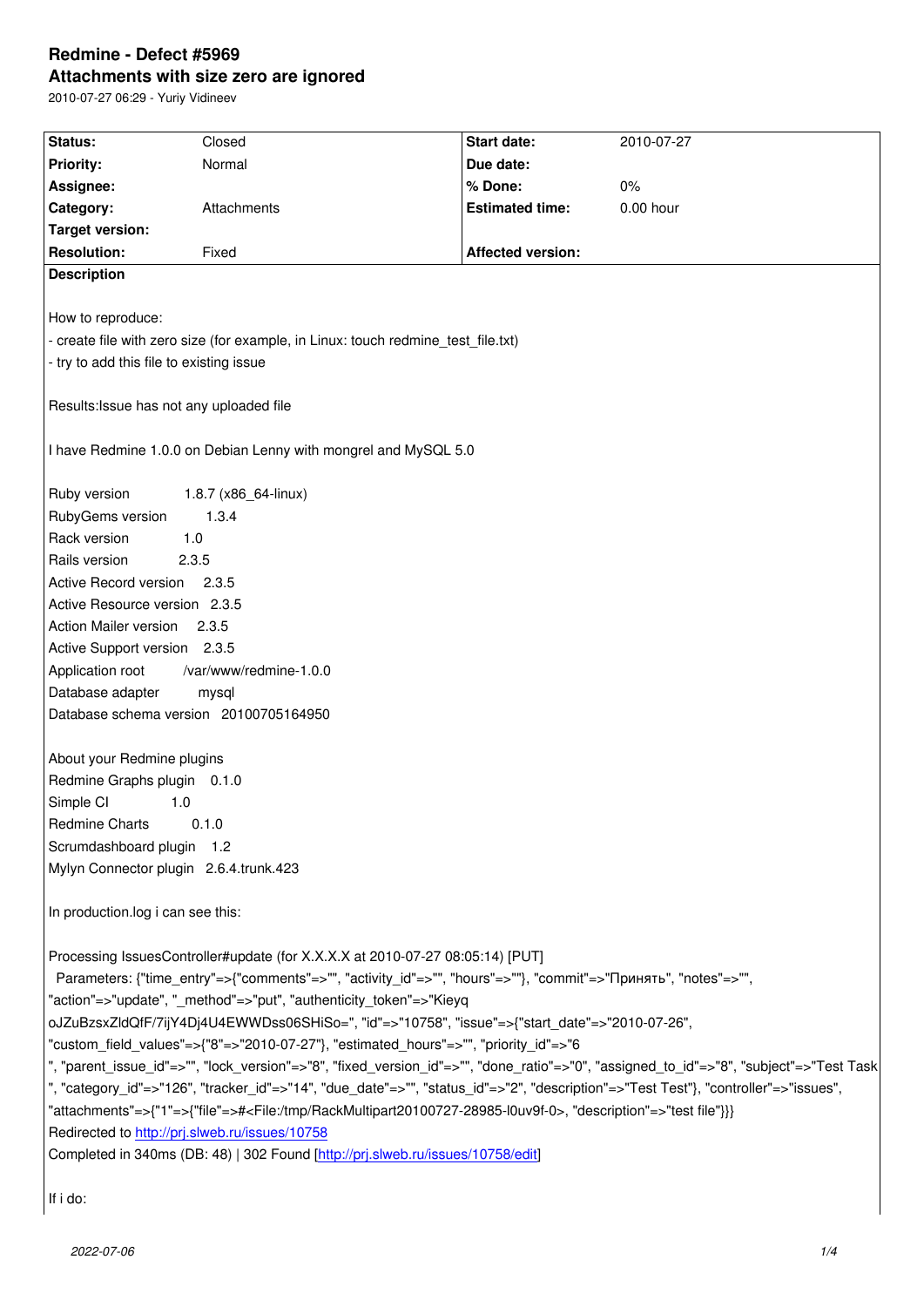echo 1 > redmine\_test\_file.txt then this file can be added successfully.

# P.S. Sorry for my English Thank you!

| <b>Related issues:</b>                                                        |               |
|-------------------------------------------------------------------------------|---------------|
| Related to Redmine - Patch # 23718: do not ignore zero byte attachments       | <b>Closed</b> |
| Related to Redmine - Patch # 25115: Support upload of empty files and fix inv | Closed        |
| Duplicated by Redmine - Defect # 10312: Can not attach empty files.           | Closed        |

#### **History**

#### **#1 - 2010-07-27 09:46 - Felix Schäfer**

If this updates adds an empty file, I can't reproduce the issue.

#### **#2 - 2010-07-27 09:48 - Felix Schäfer**

- *Subject changed from Could not upload file with zero size into existing issue to Attachments with size zero are ignored*
- *Category set to Attachments*
- *Affected version (unused) set to devel*

Ok, my precedent note should have included an empty attachment, so I can reproduce this issue.

### **#3 - 2010-07-27 13:26 - Holger Just**

This is because of source:trunk/app/models/attachment.rb#L147

Attachments with size zero are explicitly ignored.

## **#4 - 2010-07-27 13:44 - Felix Schäfer**

Any reason for not uploading null-sized attachments, or on the other hand any reason for wanting to upload null-sized files?

# **#5 - 2010-08-06 08:03 - Yuriy Vidineev**

We want to upload google verification files - files with special name and zero size

# **#6 - 2010-08-06 08:39 - Felix Schäfer**

IIRC google verification files have to live in the root of the URI you want to verify, for that you'd need to put the file in redmine\_dir/public/.

# **#7 - 2010-08-06 08:47 - Yuriy Vidineev**

I may not correctly put. I don't wont to verify my Redmine. I want to verify my another website and add google verification file to task in Redmine. But i can't add this file to task because it has zero size. P.S. Sorry for my English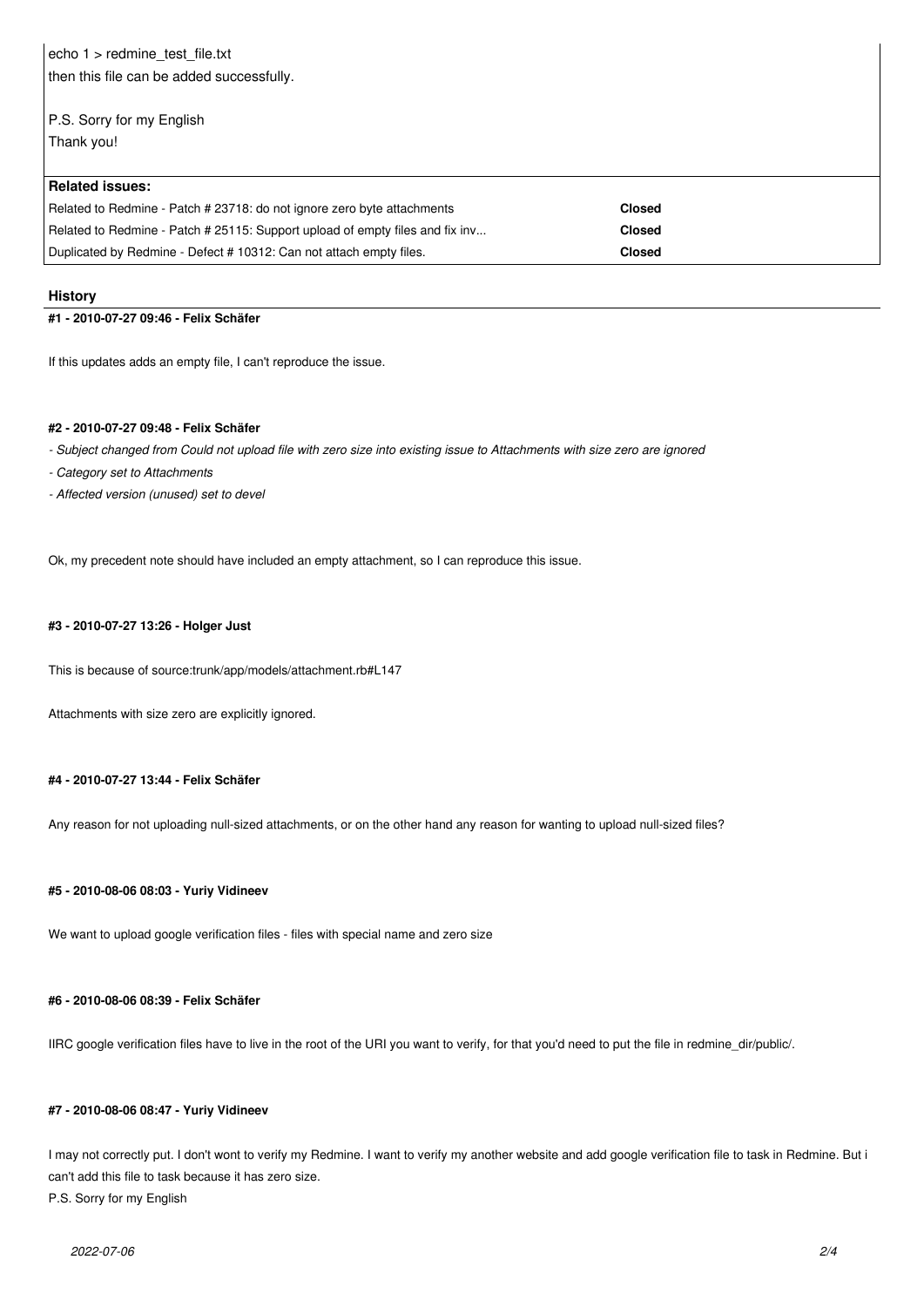## **#8 - 2010-08-06 09:14 - Felix Schäfer**

Well, you could just save the filename in a wiki or wherever, and I think google retains means to download the files even long after they have been activated ;-)

Anyway, Holger, do you see any reason to not allow zero-sized files?

#### **#9 - 2010-08-06 10:28 - Holger Just**

I still do not see the point why you would want that. Also, the file you downloaded from google is not a zero byte file. It at least contains the code that is also present in the filename.

But I see no technical reasons why a zero byte file would not be possible, apart from possibly obscure browser bugs of course. Also, I just traced the code back to the initial revision, so we can also safely fall back to "we always did it that way" :) See source:trunk/redmine/app/controllers/documents\_controller.rb@4#L46

## **#10 - 2013-01-15 10:30 - Daniel Felix**

*- Status changed from New to Needs feedback*

Any news on this? Should this be corrected or is this excluded by design?

## **#11 - 2013-01-15 22:17 - Jean-Philippe Lang**

*- Status changed from Needs feedback to Confirmed*

I mark this as confirmed as there's no good reason to ignore empty files.

## **#12 - 2015-04-06 16:12 - Go MAEDA**

*- Duplicated by Defect #10312: Can not attach empty files. added*

#### **#13 - 2015-04-15 17:46 - Stephen Ostrow**

Felix Schäfer wrote:

*Any reason for not uploading null-sized attachments, or on the other hand any reason for wanting to upload null-sized files?*

Figured I would add another use-case as an example and why I went looking to see if this bug was already filed. Over the past month or so I've been uploading 4 files when running an operation.

- 1. before.txt
- 2. operation.log
- 3. after.txt
- 4. result.diff

Where result.diff is a diff of the before.txt and the after.txt files. When there is no difference then the .diff file is empty (0b) and although I still want it uploaded to show that fact, redmine is silently ignoring the upload.